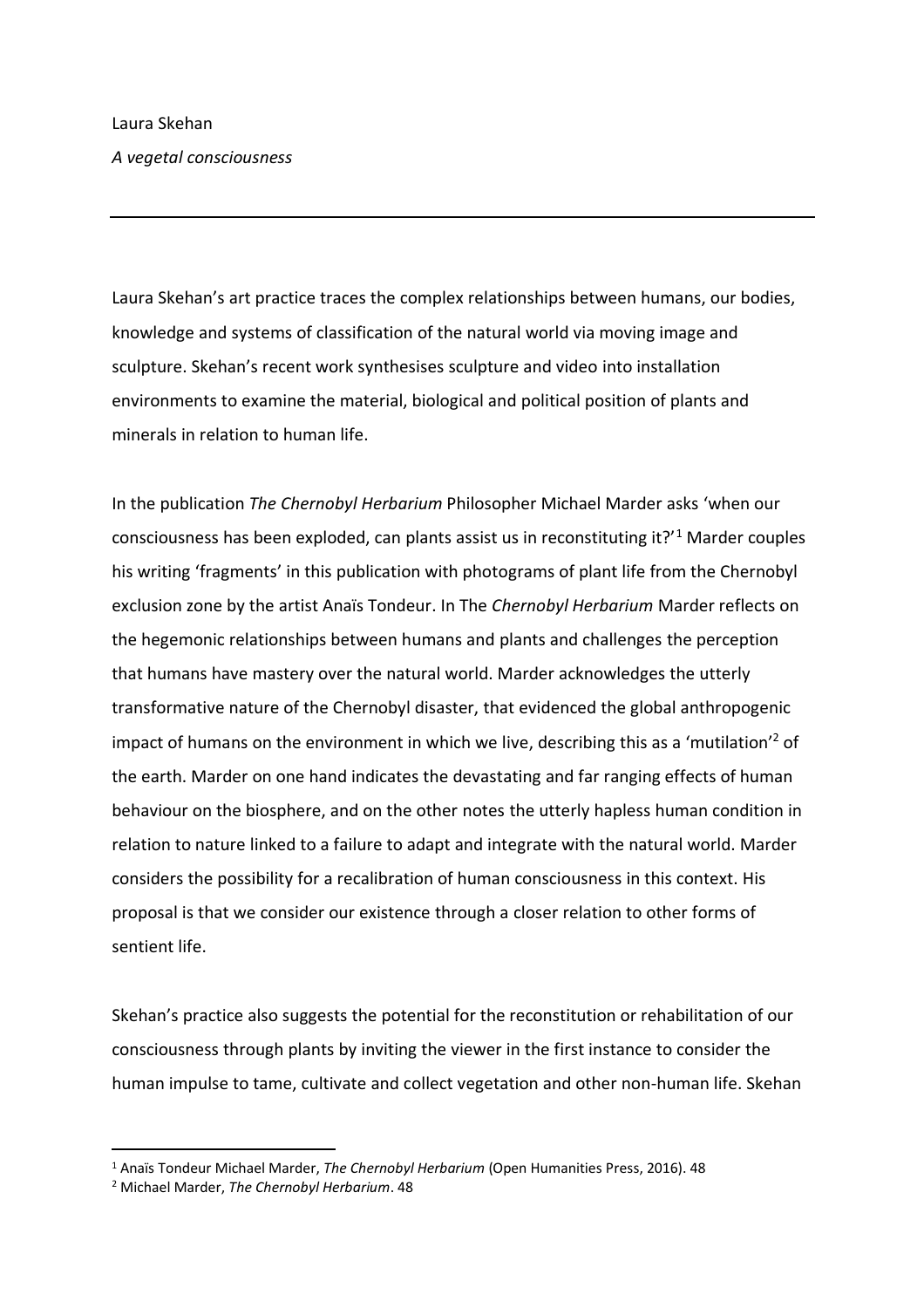points the viewer to the particular colonial and imperial history of botany by engaging the motif of the glasshouse in her video practice.

In Skehan's recent video work *A seeing* the viewer is presented with extended views of darkly shot interiors of the Cambridge Glasshouse Butterfly house in Malahide Castle. The point of view of the camera appears to emulate that of a plant, gazing steadily out the panes of the structure, or scanning across the interior. Outside the greenhouse plants can be seen as active and skittering in the elements. Inside the Greenhouse the vegetal life is dormant and suspended, respirating quietly in the artificial climate. Strangely, in this film, like the plants, the butterflies that inhabit the glasshouse appear only as static beings.

In one sequence from '*A seeing*', a clutch of decaying bananas become visible, the Fyffes banana importer label still attached. These fruits have travelled thousands of miles in a global supply chain to find themselves returning to soil here, rotting, seething and devoured by insects. Shortly after this sequence the camera apprehends a frieze of leaves, stems and blossoms shot against glass panes. These plants appear almost in x-ray. Outlined and illuminated from behind they are flattened and rendered into images against the backdrop of the plant life outside, whose fronds gesticulate wildly in the wind. The confines of the glasshouse render the plants within it still and captive.

The rehabilitative potential of a refigured human relationship to vegetal and botanical life is explored further by Michael Marder in his collaborative publication with Luce Irigaray titled *Through Vegetal Being, Two Philosophical Perspectives.* Marder notes that like plants,

Humans should also strive to relate to the world non-possessively; our becoming hinges on the cultivation of this approach in ourselves… On a faster track toward a new becoming, plants can show the way: from them, we can begin to learn how to become (a) human within the context of our life that is our logos—the life/logos that is embodied, finite, necessarily shared...<sup>3</sup>

<sup>3</sup> Luce Irigaray and Michael Marder, *Through Vegetal Being*

*Two Philosophical Perspectives* (Columbia University Press, 2016). p. 207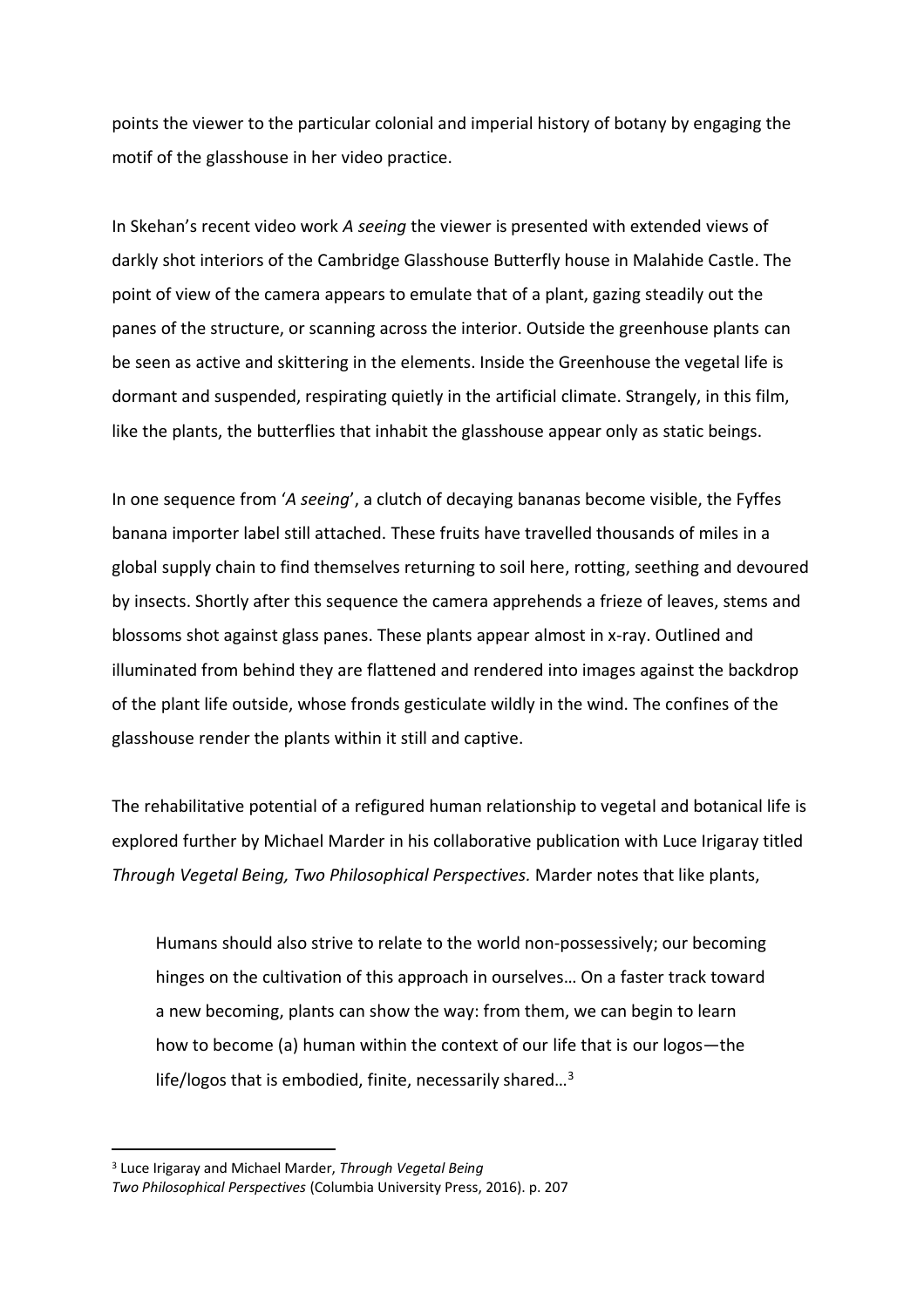Marder explores the human relationship to plant life in the western metaphysical tradition, noting the human impulse to instrumentalise, possess and co-opt the plant rather than to learn with, live through and in touch with botanical life.

Marder points to the necessity of an embodied approach to human logos to uncouple the impulse to possession of the natural world. He notes that our becoming depends on an adaptation where we appropriate other *logoi* in a non-possessive way, he invokes Plotinus' notion of plant behaviour and 'growth-thought' and suggests our bodies are embedded within the complex relations of plants and other non-human life. Marder notes our entanglement and symbiosis with the life around us and invites a resistance to 'the urge to judge plants and animals by human standards and respecting the silent flourishing of plants and nature as the manifestations of their becoming, without which we, too, cannot live.' 4

The potential of 'growth-thought'; embodying the logos of botanical life to enable a rehabilitative relationship to ourselves and the material world is gestured to by Skehan in the moments in her practice where she references the human body in movement. An embodied knowledge and encounter with the world is explored in her practice when the human body is placed in the landscape and in choreographed relation to sculptural materials and geological formations.

In the work *Four Causes* Skehan considers the choreography of the body and its engagement with matter and landscape in this installation work that comprises sculpture and video. In this work the human body is depicted shaping itself and shaping materials such as plaster, alongside footage of stalactites and stalagmites, the sequence serving to highlight the autopoiesis of these mineral structures. The video and sculptural work *Political Land|Poetic Territory* more explicitly describes the politics of our relationship to the natural world. In this case Skehan depicts the movement of soldiers in practice drills, the artists'

<sup>4</sup> Irigaray and Marder, *Through Vegetal Being*

*Two Philosophical Perspectives*. p. 206